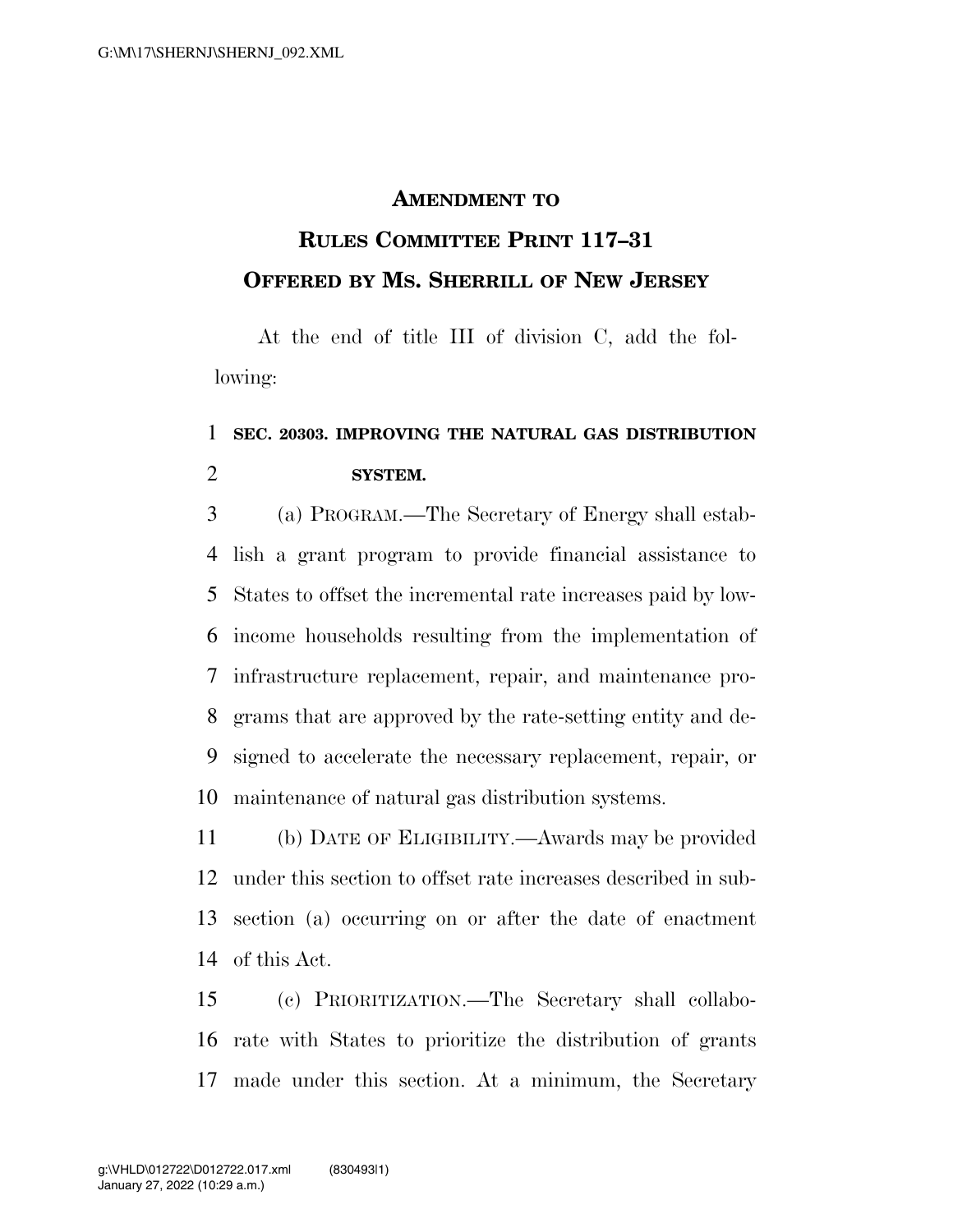shall consider prioritizing the distribution of grants to States which have—

 (1) authorized or adopted enhanced infrastruc- ture replacement programs or innovative rate recov- ery mechanisms, such as infrastructure cost trackers and riders, infrastructure base rate surcharges, de- ferred regulatory asset programs, and earnings sta-bility mechanisms; and

 (2) a viable means for delivering financial as-sistance to low-income households.

 (d) AUDITING AND REPORTING REQUIREMENTS.— The Secretary shall establish auditing and reporting re- quirements for States with respect to the performance of eligible projects funded pursuant to grants awarded under this section.

 (e) PREVAILING WAGES.—All laborers and mechanics employed by contractors or subcontractors in the perform- ance of construction, alteration, or repair work assisted, in whole or in part, by a grant under this section shall be paid wages at rates not less than those prevailing on similar construction in the locality as determined by the Secretary of Labor in accordance with subchapter IV of chapter 31 of title 40. With respect to the labor standards in this subsection, the Secretary of Labor shall have the authority and functions set forth in Reorganization Plan